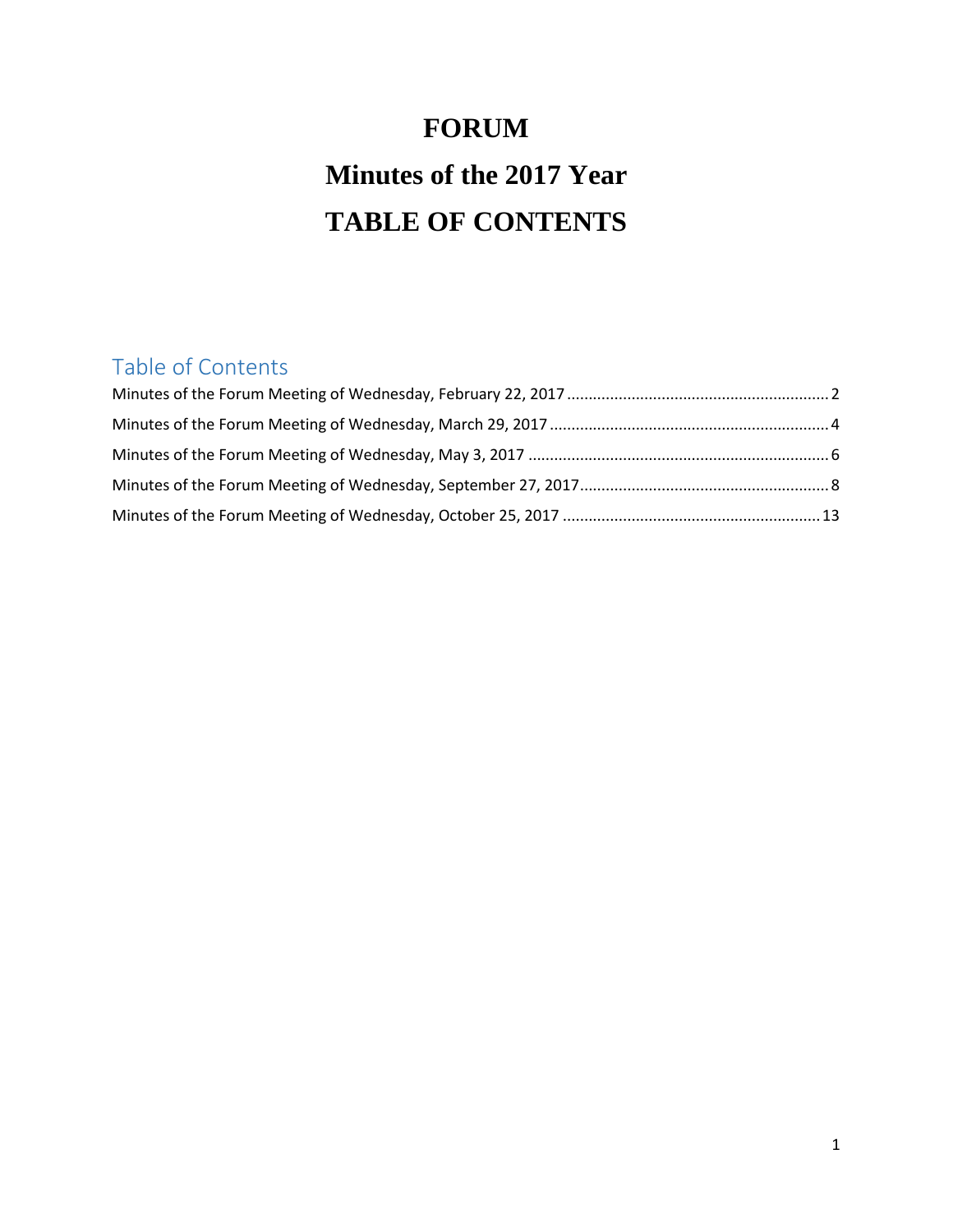# <span id="page-1-0"></span>Minutes of the Forum Meeting of Wednesday, February 22, 2017

Mark Decker called the meeting to order on February 22, 2017 at 3:00 PM in KUB Multipurpose 345B.

**Present:** Jim Krause, John Riley, Mark Decker, Jeanne Dayhoff, Alan Baker, Robert Moschgat, Bill Hudon, Brenda Cromley, Mindi Miller, Joyce Bielen, Deb Walberg, Tung Cu, Sarah Bartra, Doreen Jowi, Devon Manney, Garratt Grant, Terina Oman, Jennifer Raup, Aimee Wenta, Meaghan Fuhrman, Sheila Jones, Beth Mauch, Erin McCabe, Charlotte Droll, Wayne Mohr, Cassandra Sachar, Shawn Makar, Jessica Bentley-Sassaman, Jerry Reed, Cheryl Howlett, Michael Coffta, Dennis Frohlich, John Riley, Dione Somerville, Ira Blake, Amanda Biddings

### **1. Approval of the Agenda of February 22, 2017** A motion to approve the Agenda was made by John Riley; seconded by Sarah Bartra. The agenda were approved by voice vote.

### **2. Approval of the Minutes of September 28, 2016**

A motion to approve the Minutes was made by John Riley; seconded by Terina Oman. The minutes were approved by voice vote.

# **3. Reports by standing committees:**

- **a. BUCC**: John Riley reported BUCC met on February 1 and February 15, 2017. The committee continues the work on updating PRP's. BUCC approved one PRP and has two other PRP's from the Graduate School that are being worked on.
- **b. General Administration Committee:** Jerry Reed reported the committee has met twice. The committee is still looking at their portion of the Governance Document.
- **c. Planning and Budget:** Jim Krause reported on the committee. Karen Slusser reviewed a presentation on Performance Funding. Claudia Thrush presented a Winter Session overview. The impact of the new CBA on the budget was discussed. Tom Fletcher went over Strategic Enrollment Management. Sandy from Space and Facilities went over the changes in Centennial Hall with the addition of a Food Pod. Dione Somerville gave an overview of the Student Initiative plan for a new Student Union Building.
- **d. Student Life:** Jen Raup stated the committee met on February 15, 2017. The committee is reviewing PRP 4802 and PRP 4790. March 8, 2017 will be the next meeting date.
- **4. PRP 3522:** John Riley stated on February 1 BUCC approved the second reading of PRP 3522. John discussed changes that were made and that it does not have descriptions now. It was noticed that the PRP shown was not the most current. The correct approved PRP was pulled after the meeting, which had all the corrections noticed already completed.
- **5. Revitalizing the Forum Update**: Mark Decker reviewed the Governance Document revision to date. He noted that if approved it would take effect for Fall 2017. While attending a Middle States Conference he discussed adding the GEC portion to the document. This was something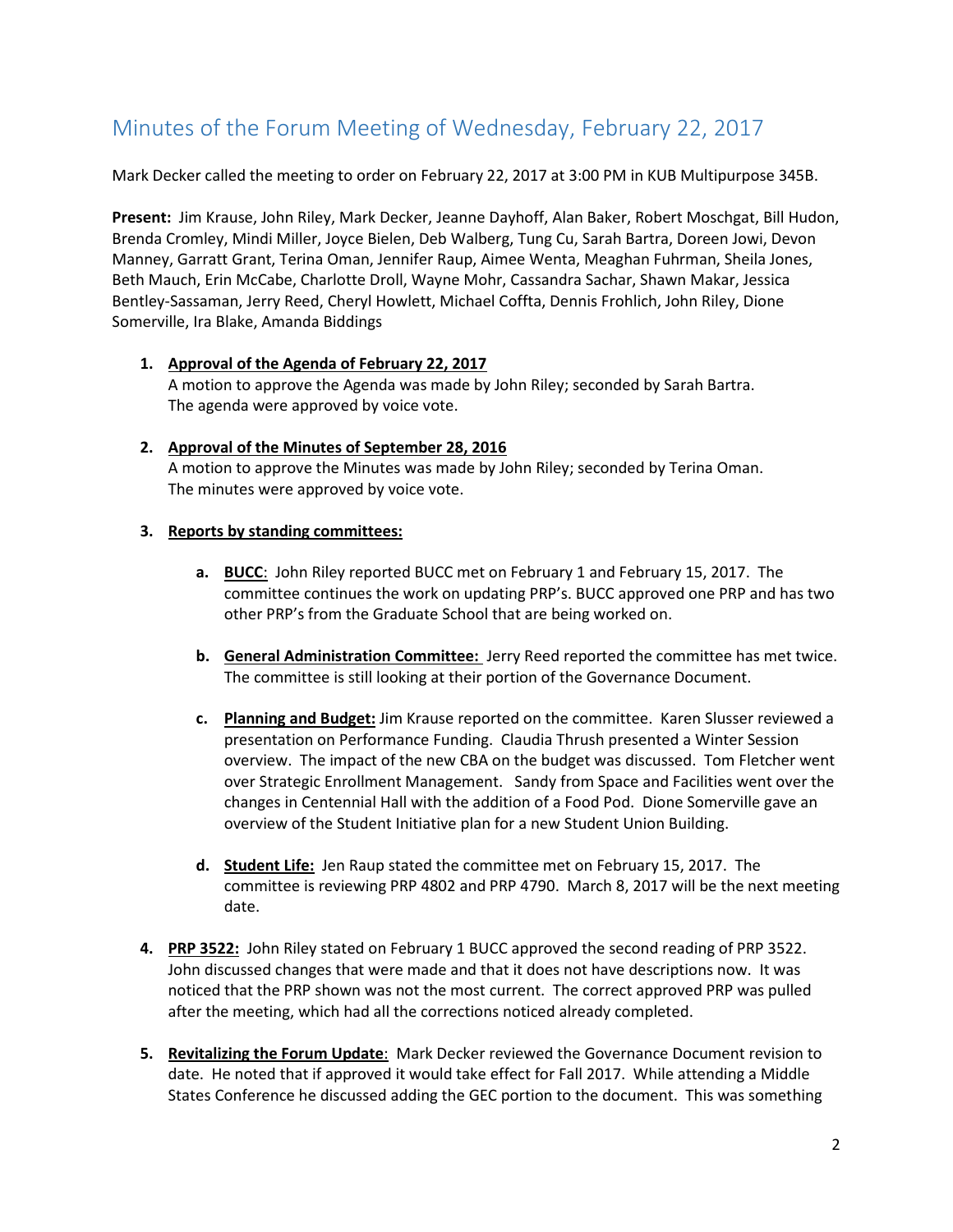Middle States agreed should be in the Governance Document. The GEC Bylaws have been added as well as being added to the organizational chart. Mindi Miller noted that changes are still being made to this document. Mark replied that it is placeholder text and can be updated every year by the committees.

# **Governance Document Recommendations/Suggestions:**

- Possibly adding Graduate Council
- Possibly adding CGA- however, it was noted that is it separate entity from the university so it should not be added
- Bill Hudon suggested that the language on page 4 under Collective Bargaining Unit needs to be stronger. He suggested adding all the bargaining units' abbreviations as well. He will email his suggestion to Mark of how he thinks this section should be worded. Bill suggested that bringing PRP's to the Forum first would perhaps give the Forum the strength it needs.
- Dr. Blake would like changes cataloged from this point forward
- Key Governance Committees in the Forum and Secretariat section- add a footnote as to "How the Forum advises about PRP's"
- Add page numbers to the entire document
- Mark updated the departments and requested that each area double check their area for accuracy
- Under Polices Rules and Procedures section- Sheila asked for an explanation in this section to provide clarity as to what type of policy would come here. Bill Hudon suggested some language to which Mark said it would then make Forum the only committee and that the Forum was made to facilitate. Mark asked Bill to share the language he suggested with everyone and he will see what the feedback is on adding it. Joyce Bielen thought that the language was warranted. And would give the Forum some teeth (strength). The language is as follows:

"In order to build staff, faculty, student, and admin consciences around plans for the future of Bloomsburg University, no new university policy shall be drafted or existing policy edited for revision and no new expenditures in excess of \$250000 shall be considered by the administration without preliminary discussion at the University Forum".

**6. Open Forum:** Dione Somerville went over a presentation for the proposed new student union. Voting for students will occur online from 2/28 to 3/2/17. The Student Life website has all the information regarding the initiative. She noted that the fee previously paid by students was \$20 more than this fee would be.

Mindi Miller from OPA discussed the Middle States Self Study Design Plan being vetted. You can find a link on the website to see what is being done at the University in regards to getting reaccredited. Mindi also had the information in copy form for anyone that wanted the information.

**7. Adjournment:** The meeting was adjourned at 4:06 PM by Mark Decker.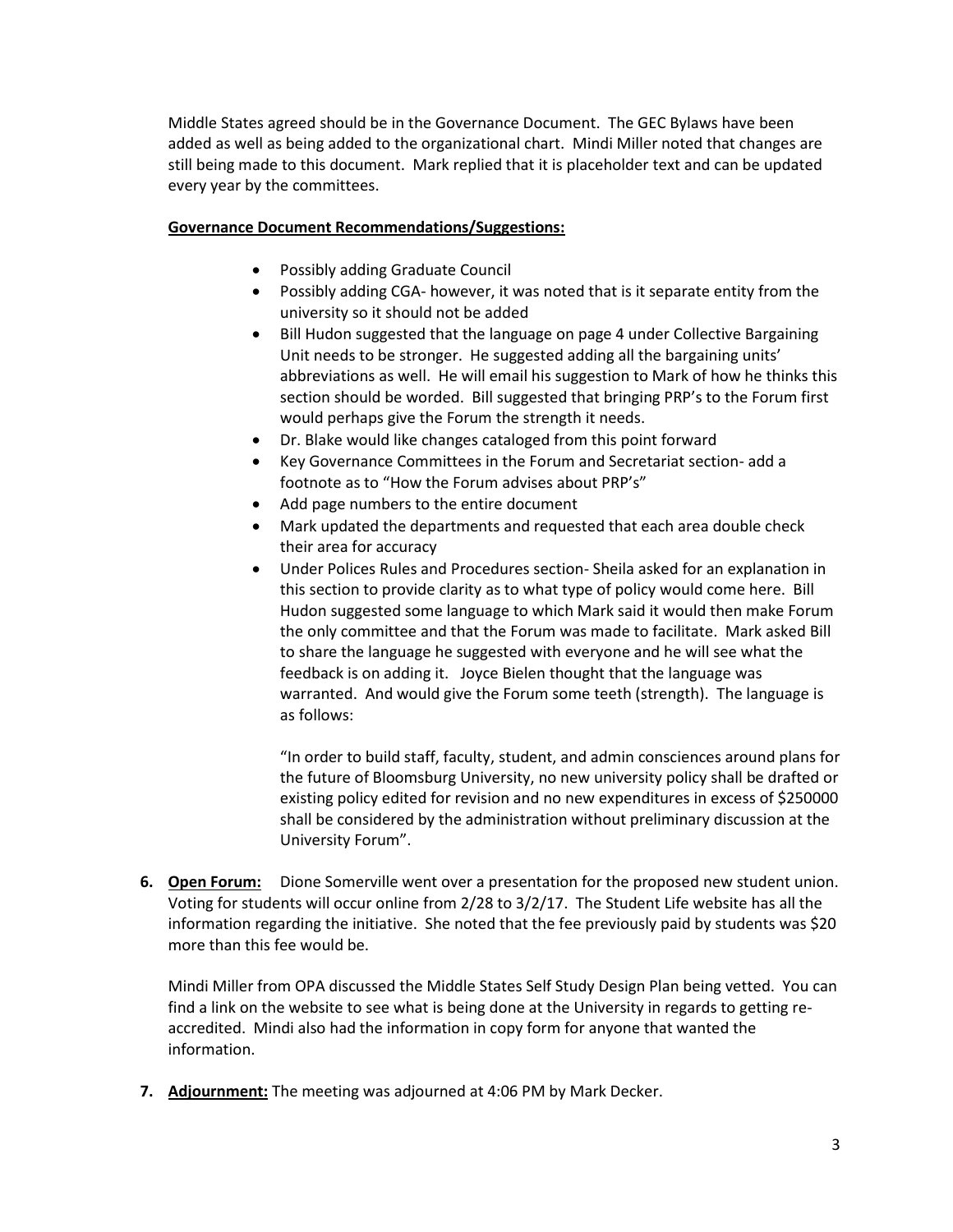# <span id="page-3-0"></span>Minutes of the Forum Meeting of Wednesday, March 29, 2017

Mark Decker called the meeting to order on March 29, 2017 at 3:00 PM in KUB Multipurpose 345B.

**Present:** Jim Krause, John Riley, Mark Decker, Jeanne Dayhoff, Robert Moschgat, Bill Hudon, Brenda Cromley, Joyce Bielen, Deb Walberg, Tung Cu, Cassandra Sachar, Michael McFarland, Garratt Grant, Terina Oman, Jennifer Raup, Aimee Wenta, Meaghan Fuhrman, Beth Mauch, Jessica Bentley-Sassaman, Jerry Reed, Dennis Frohlich, John Riley, Dione Somerville, Ira Blake, Cheryl Howlett, Alan Baker, Chris Lapos, George Agbango, John Loonan, Tom Fletcher, Mary Vezendy, Roselee Rush, Kate Bauman, Bob Wislock, Erik Evans

### **1. Approval of the Agenda of March 29 2017**

A motion to approve the Agenda was made by John Riley; seconded by Deb Walberg. The agenda were approved by voice vote.

# **2. Approval of the Minutes of February 22, 2017**

A motion to approve the Minutes was made by John Riley; seconded by Joyce Bielen. The minutes were approved by voice vote.

# **3. Reports by standing committees:**

- a. **BUCC**: John Riley reported BUCC met two times since the last Forum. BUCC had an open meeting last week. During the open meeting, the Curriculum Management System was discussed. John stated that BUCC would be accepting proposals up until April 12.
- b. **General Administration Committee:** Jerry Reed reported the committee met last week but did not have enough members for a quorum to vote on the Bylaws so another meeting will be held on April 4.
- **c. Planning and Budget:** Jim Krause reported on the committee. Two presentations were given by Tom Fletcher and Claudia Thrush on enrollment. During the meeting, recruitment issues were discussed as well.
- d. **Student Life:** Jen Raup stated the committee has two items on the agenda that will be discussed at Forum.
- **4. PRP 2060:** Bob Wislock discussed PRP 2060. He commented that the prior PRP was only one paragraph. The new document aligns with the Federal ADA Act as well as the Rehabilitation Act. The new PRP covers students, employees, and visitors. The document also allows for complaints and both informal and formal resolutions. Bob is hoping that most of the issues will be solved upfront without the use of the other steps. He noted that there was a change from using the term director and changing the wording to professional staff members.
- **5. PRP 4802 AND 4790:** Jenn Raup and Dione Somerville presented the new PRP's for 4802 and 4790. Mark noted that he sent the members both the old versions and the new versions to the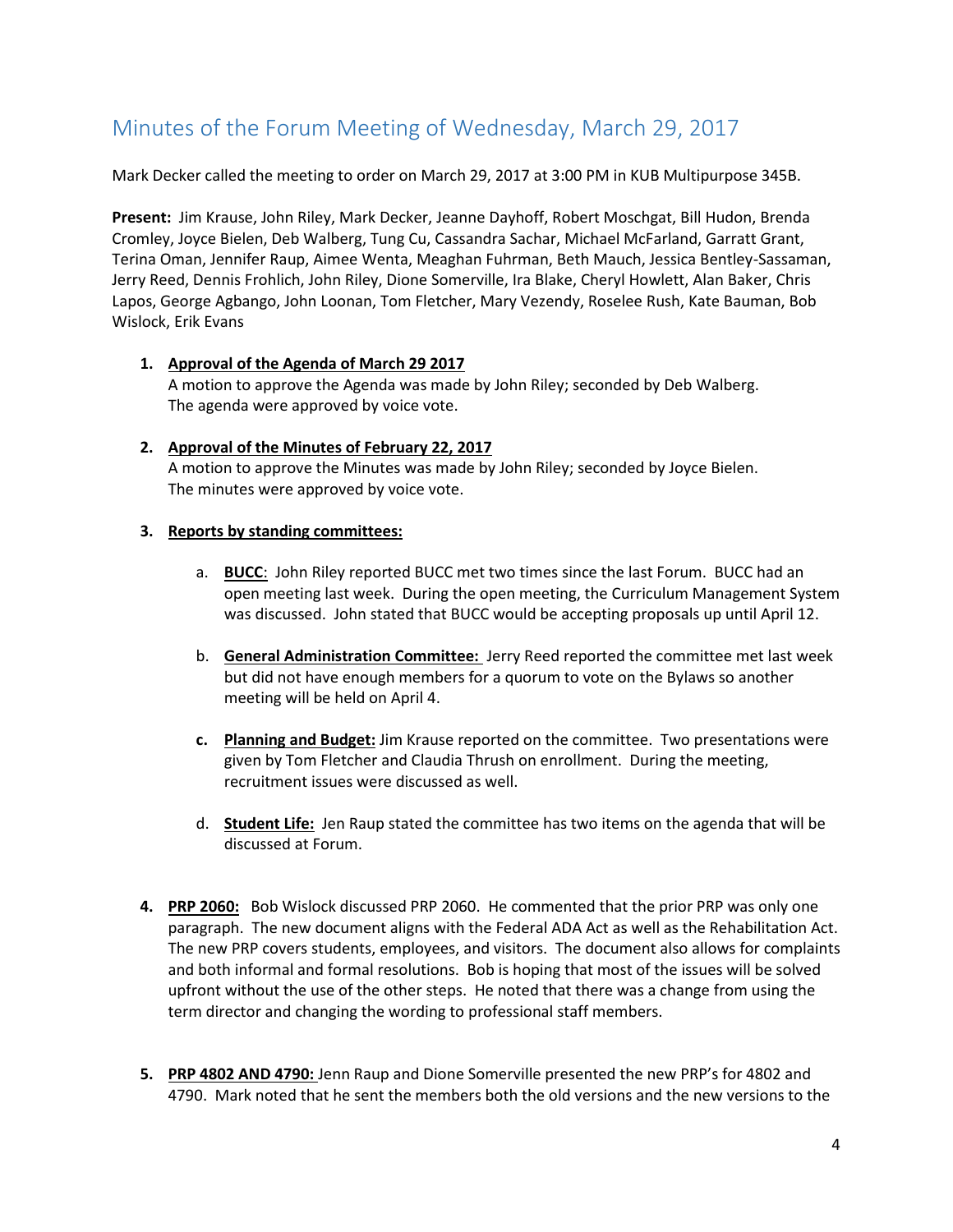members so the differences could be seen. Dione reminded that they are a balance between standards and case law. Any questions on the documents can be directed to Jen Raup or Donald Young.

- **6. PRP 3880:** John Riley presented and discussed PRP 3880 Graduate Course Repeat Policy.
- **7. Revitalizing the Forum Update**: Mark Decker reviewed the Governance Document revisions to date. Since the last meeting, a Strategic Plan section has been added as well as a few minor corrections. Mark reminded the members to let him know if there are any changes needed to the department names.

# **Governance Document Recommendations/Suggestions:**

- Add an "s" to role under the Preface.
- Bill Hudon suggested defining what a PRP is on page 6. He suggested they are rules not guidance.
- Bill Hudon also suggested that the Forum be the first stop in the process instead of the last. To this John Loonan stated that this document has went through the Revitalization Committee and all of the representatives decided and discussed these changes with the Forum still being the final stop. To this, John Riley said that this was a step forward for the Forum and Mark Decker said that the changes to the Forum are meant to create and encourage more dialog.
- Dr. Blake stated there are errors in the BUCC Bylaws section and it does not comply with Article 31. To this, John Riley reminded that this is just placeholder text until the new Bylaws are voted on. Mark also stated that the Updates/Review section allows for this and the GAC and Student Life are working on revisions to their Bylaws.
- Dr. Blake stated that in the Strategic Plan process the Forum Chair was on the committee. Mark said President Soltz agreed it is a transparent process and the plan adds a point where the entire university can vote on the plan. The plan is there to guide the university so everyone has a voice in expressing concerns to the president Dr. Blake suggested putting the plan through OPA if we want university wide endorsement. Tom Kresch reminded that many staff and faculty representatives from all over the college helped to recraft the Strategic Plan.

John Riley made a motion to approve the changes to the Governance Document. Seconded the Motion.

# **Motion to approve the Goverance Document with the changes discussed passed by hand vote with 21 for, 5 against, and 1 abstention.**

- **8. Open Forum:** Michael McFarland asked for clarity on the next meeting. Mark stated the next meeting was May 3, 2017.
- **9. Adjournment:** The meeting was adjourned at 4:06 PM by Mark Decker.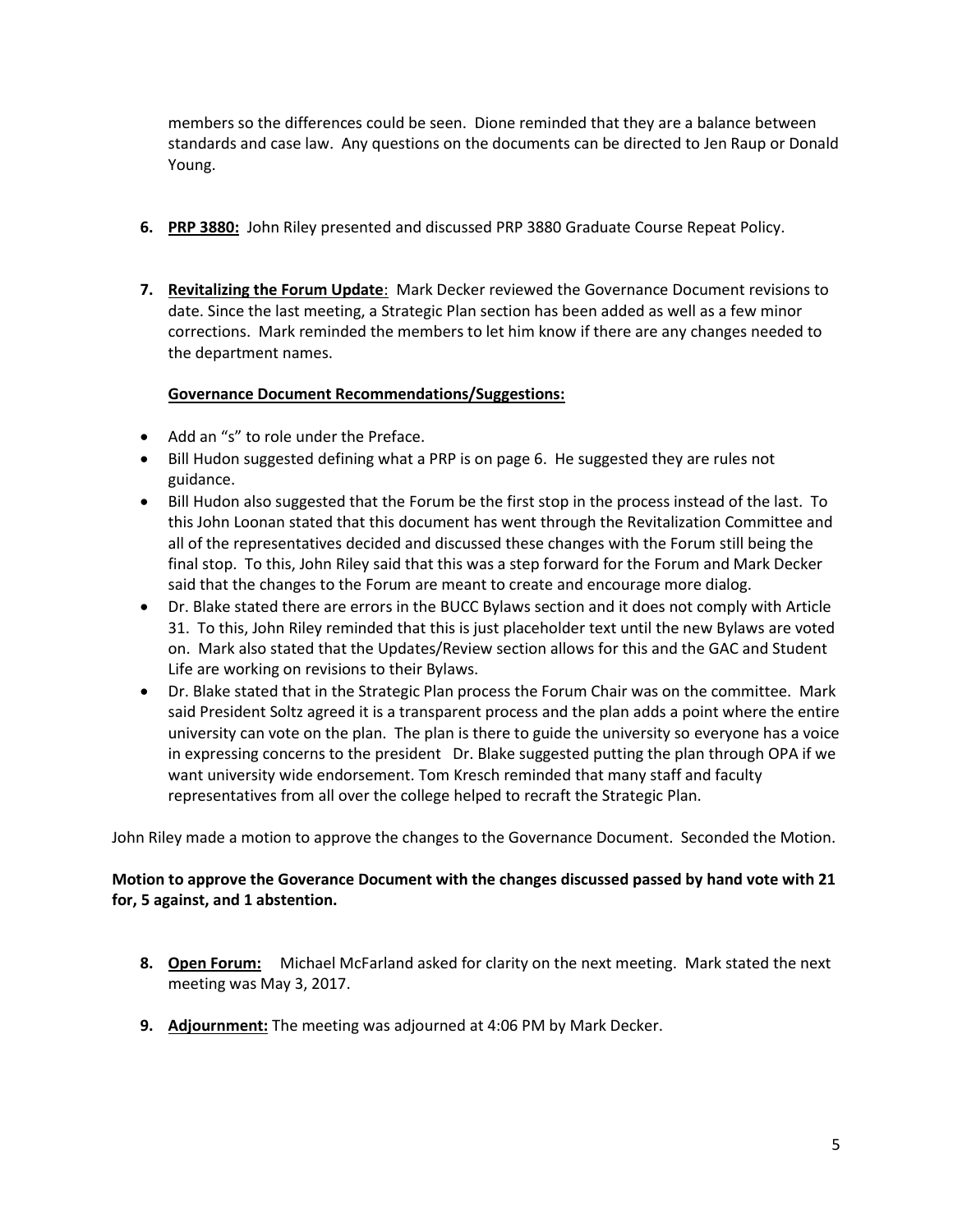# <span id="page-5-0"></span>Minutes of the Forum Meeting of Wednesday, May 3, 2017

Mark Decker called the meeting to order on May 3, 2017 at 3:00 PM in KUB Multipurpose 345B.

**Present:** Ira Blake**,** John Riley, Mark Decker, Jeanne Dayhoff, Bill Hudon, Deb Walberg, Tung Cu, Cassandra Sachar, Garratt Grant, Terina Oman, Jennifer Raup, Beth Mauch, Jessica Bentley-Sassaman, Jerry Reed, Dennis Frohlich, Dione Somerville, John Loonan, Tom Fletcher, Mary Vezendy, Kate Bauman, Bob Wislock, Doreen Jowi, John Hintz, Devon Manney, Alan Baker, David Soltz, Mindi Miller, Scott Richardson

### **1. Approval of the Agenda of March 29 2017**

A motion to approve the Agenda was made by Jessica Bentley-Sassaman; seconded by John Loonan.

**The agenda were approved by voice vote.**

### **2. Approval of the Minutes of February 22, 2017**

A motion to approve the Minutes was made by Jessica Bentley-Sassaman; seconded by Devon Manney.

**The minutes were approved by voice vote.**

### **3. Reports by standing committees:**

- **a. BUCC**: Jessica Bentley-Sassaman stated the committee had met on April 15, 19, and 26<sup>th</sup>. The committee was accepting proposals up to April 12. BUCC approved of the Curriculum Management System being purchased. She stated the Registrar could answer any questions regarding this system. BUCC did not endorse the 3 year Academic Calendar that was presented. With that being said, President Soltz commented that we have to have an academic calendar. BUCC had 4 PRP's to present for informational purposes at Forum.
- **b. General Administration Committee:** Jerry Reed reported the committee met and voted on the changes to the Bylaws.
- **c. Planning and Budget:** Ira Blake reported on the committee. The committee met on April 27<sup>th</sup> and had a discussion on Risk Assessment and that the university seems to be in good shape. She also stated that a new Pepsi contract has been completed.
	- 1. **Budget Presentation-**John Loonan presented a slide presentation on the budget.



**d. Student Life:** Dione Somerville commented the committee had revised PRP 4802 and PRP 4790.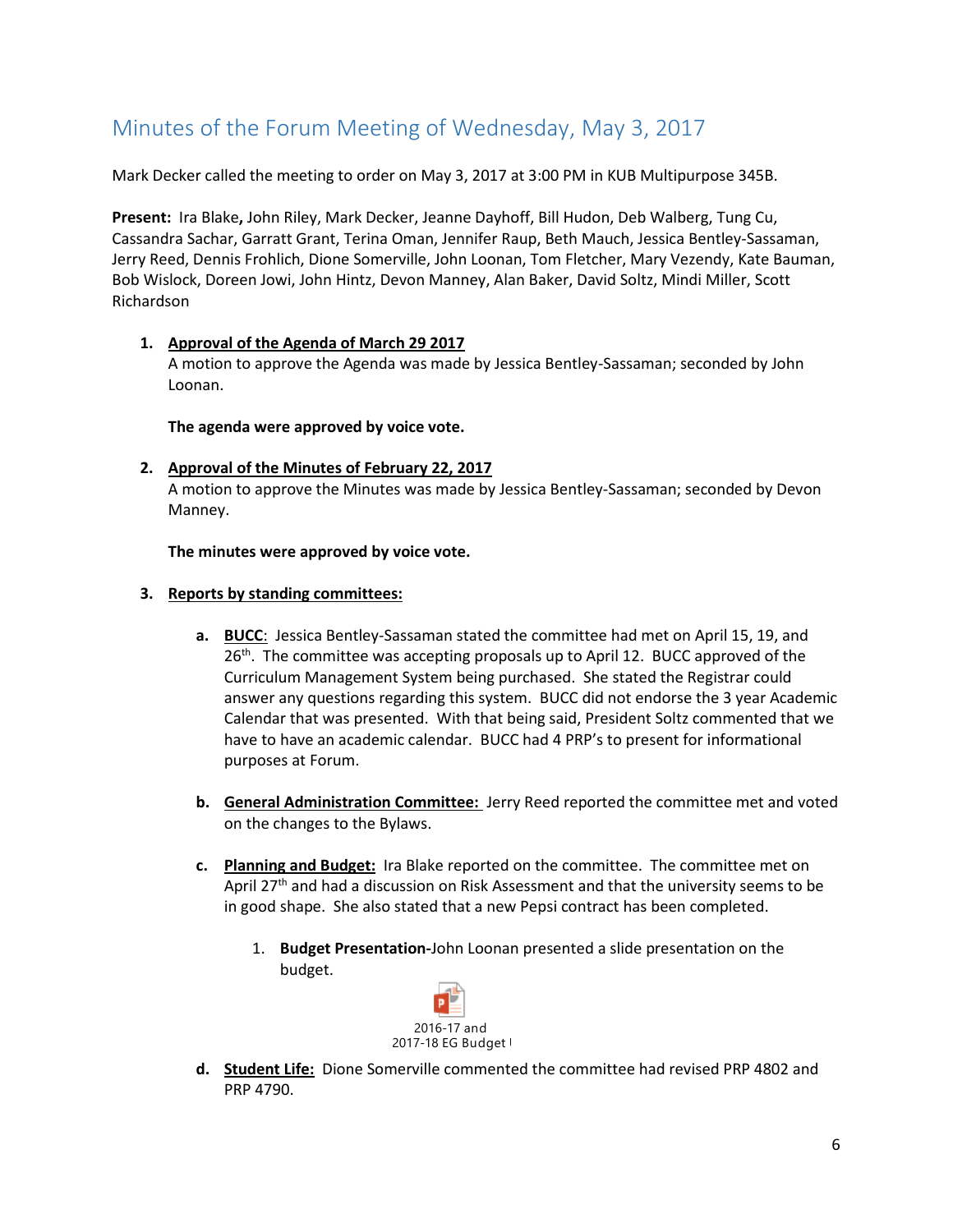John Riley made a motion to endorse PRP 4802; seconded by Deb Walberg. **The motion passed by hand vote.**

John Riley made a motion to endorse PRP 4790; seconded by Jessica Bentley-Sassaman. **The motion passed by hand vote.** 

**4. Strategic Enrollment Planning Update:** Tom Fletcher presented the Strategic Enrollment Plan, which he said has been a fifteen-month process. A third party was hired to help with the process (Ruffalo, Noel, Levitz). The plan will reset each fall once the team sees where the university lands. A post-implementation team will constantly be looking and collecting data. The first two years will be in the red due to the initial changes and taking a more conservative approach to summer admits. By year 5 there is a projection of 3.8 million. Tom thanked President Soltz for his efforts with the plan.



**5. PRP 2060:** Bob Wislock discussed the second reading of PRP 2060. He commented that the PRP had been well vetted. He thanked Kate Bauman and UDAC for all the hard work on the PRP. Bill Hudon thanked Bob for all of his work on the PRP as well. John Riley made a motion to endorse PRP 2060; seconded by Terina Oman.

### **The motion passed by hand vote.**

- **6. Informational Reading: PRP 3360, 3434, 3612, and 3462:** John Riley stated the PRP's had been circulated via email and any questions can be forwarded to Mark. He stated the PRP's are presented for informational purposes only and thanked everyone involved in the revisions. On PRP 3612, the revisions to date will help the university be more military friendly. Next fall work will be continued on this PRP in regards to transfer students, as there are many factors involved.
- **7. Open Forum:** Mark Decker noted that this was President Soltz final meeting before retiring and he thanked him for his work on the Forum.
- **8. Adjournment:** The meeting was adjourned at 4:18 PM by Mark Decker.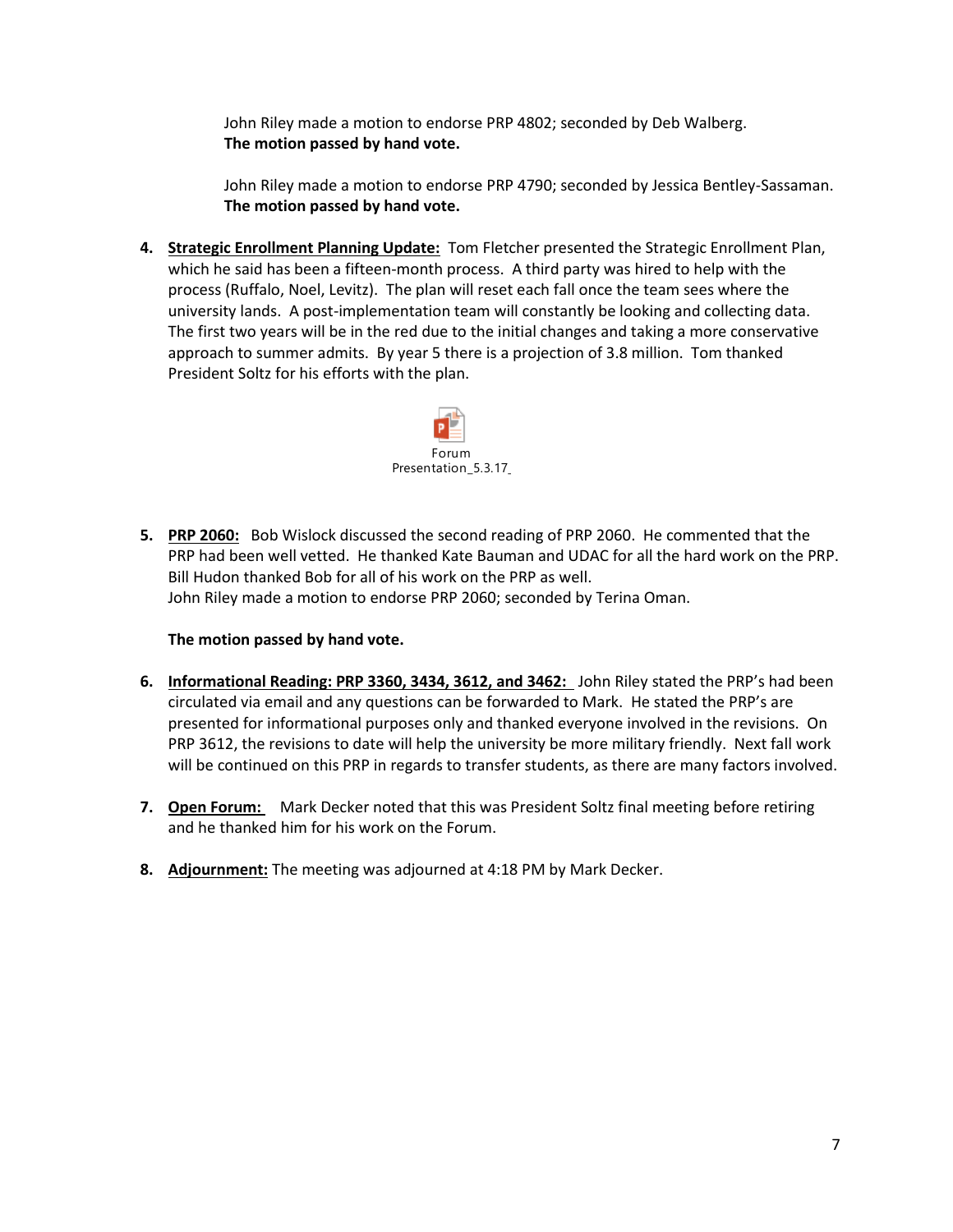# <span id="page-7-0"></span>Minutes of the Forum Meeting of Wednesday, September 27, 2017

Mark Decker called the meeting to order on September 27, 2017 at 3:00 PM in KUB Multipurpose 345B.

**Present:** Wayne Mohr, Jim Krause, Cassandra Sachar, Shawn Makar, Mike McFarland, Faith Warner, Sue O'Donnell, John Riley, Amit Arora, Greg Zimmerman, Elizabeth Petre, Mark Bauman, Adrian Van Rythoven, Jerry Reed, Kuo Hao Lee, Bill Hudon, Helmut Doll, Dennis Frohlich, John Riley, Alan Baker, Mindi Miller, Fan Jiang, George Agbango, President Hanna, Dan Knorr, Angela Crossley, Gretchen Osterman, Robert Moschgat, Megan Wamck, John Loonan, Tom Fletcher, Dione Somerville, Julie Kontos, Meaghan Fuhrman, Lauren Fuhrman, Aimee Wenta, Jessica Heid, Joe Kissell, Jim Brown, Rona, Anderson, Monica Favia, Kim Cardimona, Qing Yue, Virginia Bonomo, Asa Kelley, Adam Hower, Jerrold Harris, Jing Luo, Bill Calhoun, Loreen Powell, Ken Hall, Johan van der Jagt, Amanda Biddings, Amy Osborne, A. Blair Staley

# **1. Approval of the Agenda of September 27 2017**

A motion to approve the Agenda was made by John Riley; seconded by Wayne Mohr.

**The agenda were approved by acclimation.**

#### **2. Approval of the Minutes of May 3 2017**

A motion to approve the Minutes was made by John Riley; seconded by John Loonan.

**The minutes were approved by acclimation.**

- **3. Reports by standing committees:**
	- **a. BUCC**: John Riley reported BUCC met on September 6 and September 20 and have forwarded several approved Omnibus forms. The changes to the Omnibus forms have been completed which expires in 2020. The next meeting is October 4 and the following meeting after is an open meeting. There are a couple of topics already for the open meeting (priority scheduling, library, function of Graduate Council, courses with retroactive GEP's). BUCC is also working on getting a committee together for interdisciplinary proposals.
	- **b. General Administration Committee:** Jerry Reed reported the committee has not held a meeting yet. The Committee may be working on personnel policies this semester and next.
	- **c. Planning and Budget:** Mark Bauman reported the committee met last week. There was a presentation from Eric Ness about the new Waller building. Tom Fletcher gave a summary of the Summer College.
	- **d. Student Life:** Nothing new to report.

### **4. Forum Election**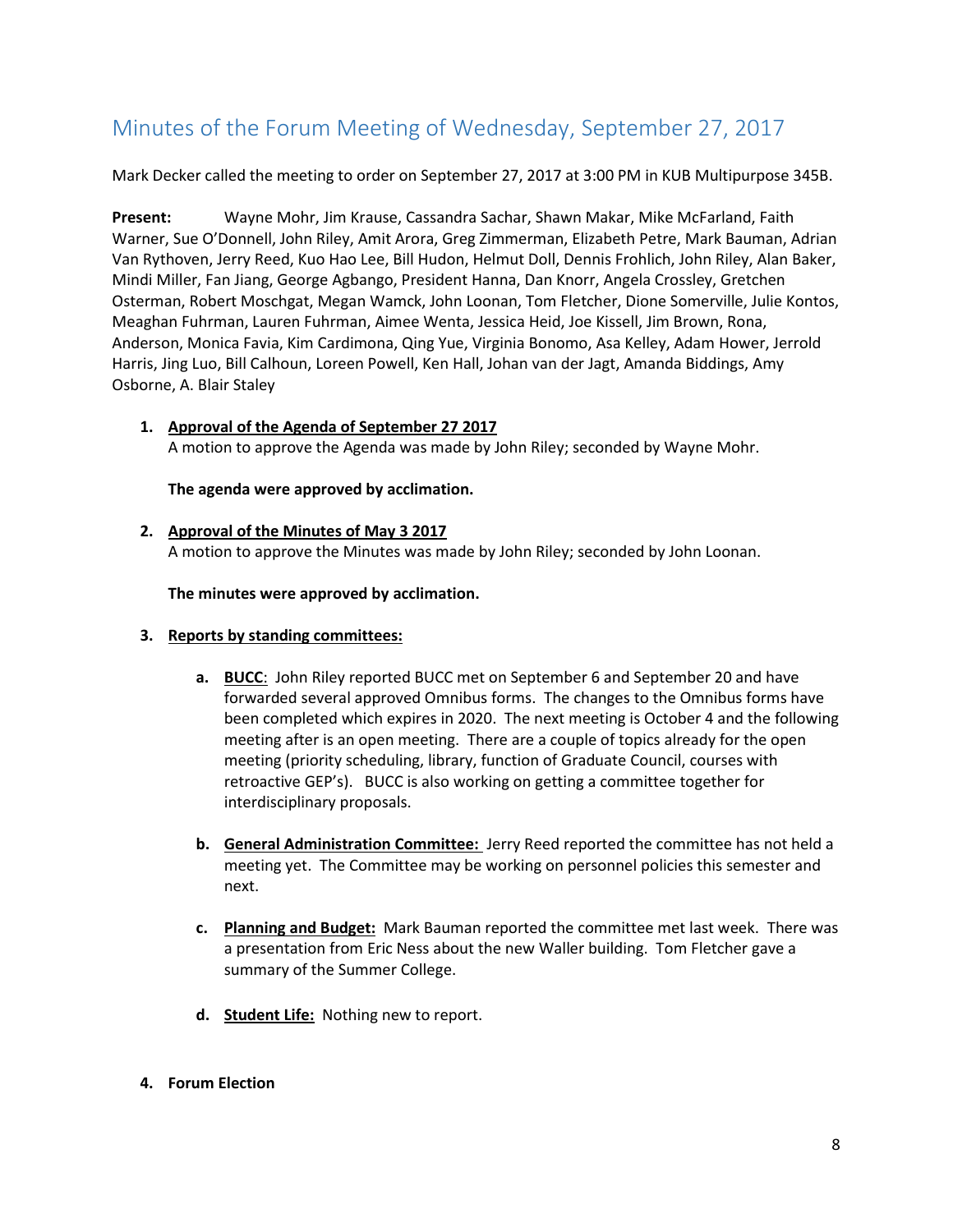Mark Decker stated he would like to continue being the Forum Chair so that he may finish the work on the Non-binding Resolution.

**Gretchen Osterman nominated Mark Decker for Forum Chair. Seconded by George Agbango.**

**John Riley motioned to close the nominations. Gretchen Osterman seconded the motion.**

# **The motion to nominate Mark Decker as the chair of Forum passed by hand vote.**

# **5. State of the Campus**

President Hanna presented a Power Point on the State of the Campus. He noted that there would be an opportunity to ask question and the audience would be given updates by each of the Vice Presidents about their areas.

- **A. Enrollment Update** Tom Fletcher gave the update.
	- Opening enrollment count 9350
	- The has been an increase in graduate enrollment
	- 458 new incoming transfers
	- First time freshman count 1517(2016 year) and 1644 in (2017 year)
	- Summer start freshman 258 (2.0 gpa or higher)
	- Tom gave appreciation to Dr. Krause for his work on the Summer Prep Academy
	- New scholarship called the Academic Success Scholarship
		- o (SAT 1117 GPA 3.8 or above) with \$180,000 investment
		- o Offers a \$3000 renewable scholarship
		- o There have been 60 awarded so far
	- Currently analyzing out of state enrollment
- **B.** Budget Update John Loonan gave the update.
	- The information about the budget is on the Administration and Finance website
	- BU ended the year up 3.3 million
	- This year the reserve was used about 2.2 million to balance the budget
	- Salaries and benefits are what have changed/increased
	- 3.4% tuition increase and 2% appropriation would balance the budget
	- About 15 million in savings account which is about 10% of overall budget
- **C.** Co-Curricular Learning Experiences Dione Somerville gave the update.
	- There are currently 9 co-curricular courses offered
	- First year that there are no triples on campus
	- Soltz Hall opened on time and was a great team effort
	- Dione went over the many accomplishments of BU's Athletics Department Students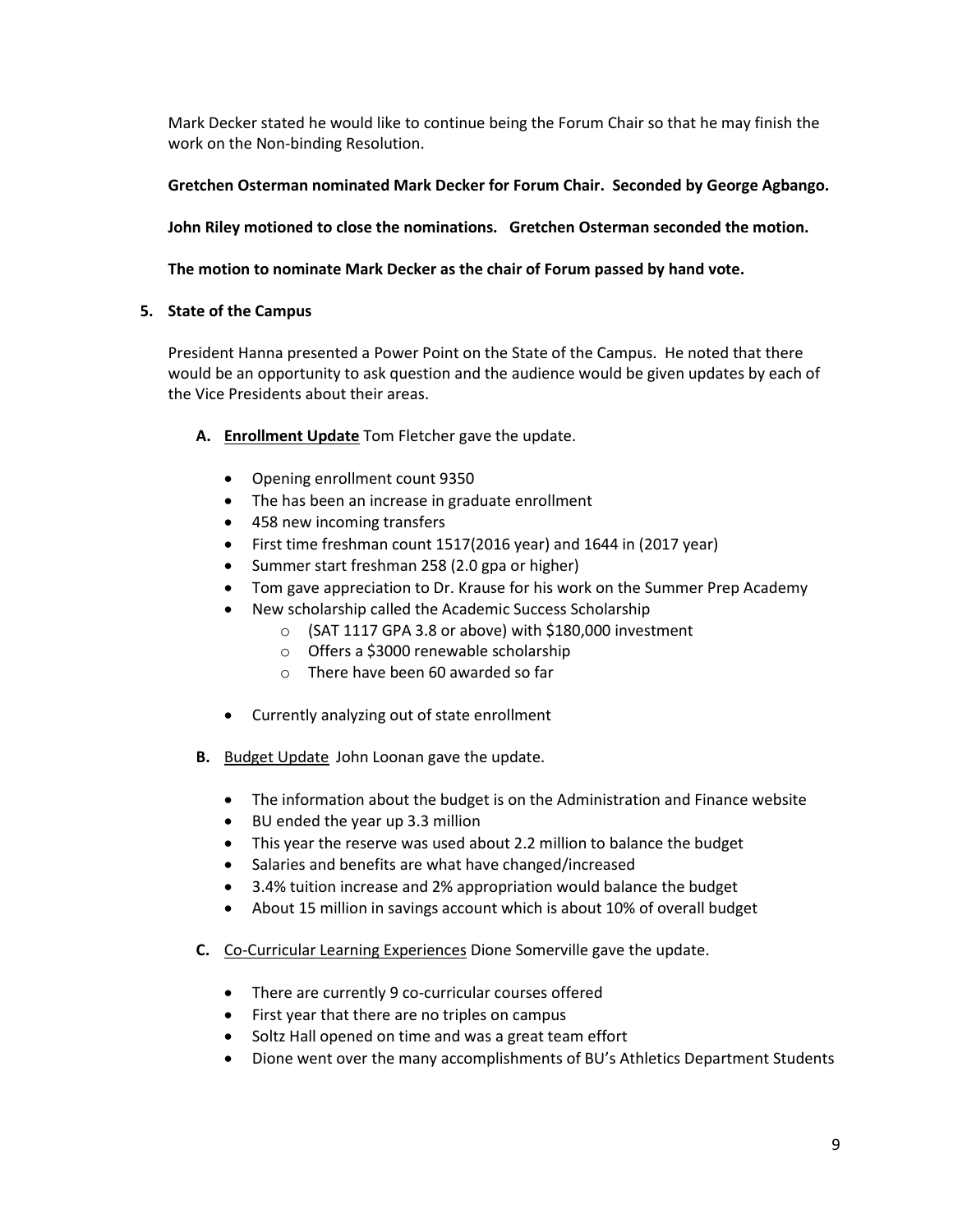- **D.** It's Personal Erik Evans gave the update.
	- Every gift is meaningful
	- Roughly 60 million raised
	- 137 new named scholarships
	- 9 new Professorships/Fellowships
	- 11 Professional Experience Grants
	- H/R and Accounting Departments had 100% participation
	- Currently collecting feedback for the next campaign
- **E.** Academic Excellence Jim Krause gave the update.
	- There is a summery on the PASSHE website
	- There are 4 items that are very important:
		- o Strengthening Existing Academic Programs
		- o Broadening Student Experiences
		- o Target Proficiencies for Growth
		- o Connecting with Students
	- Collaboration, Partnership, and Communication are the key

Jim remarked that he has been impressed by every department's ownership and willingness for all to help move the university forward.

President Hanna thanked everyone for their forward thinking. And he believes that Bloomsburg University is poised for greatness. He promised to listen, learn and engage with the faculty and staff.

The state wide review by NCHEMS was sited and that all though there were no mergers or closures of the universities, the finding seemed to be that some have lost their focus and that the universities should seek to collaborate instead of compete.

This academic year will have several items focused on:

- Student retention
- Assessing graduate enrollment
- Continued preparation for MSCHE
- Strategic Planning

### **6. Question for President Hanna**

Before questions Mark Decker stated the Forum endorses the Strategic Plan.

**A.** Can you reflect on the international student market? (Luke Springman)

Paraphrasing President Hanna: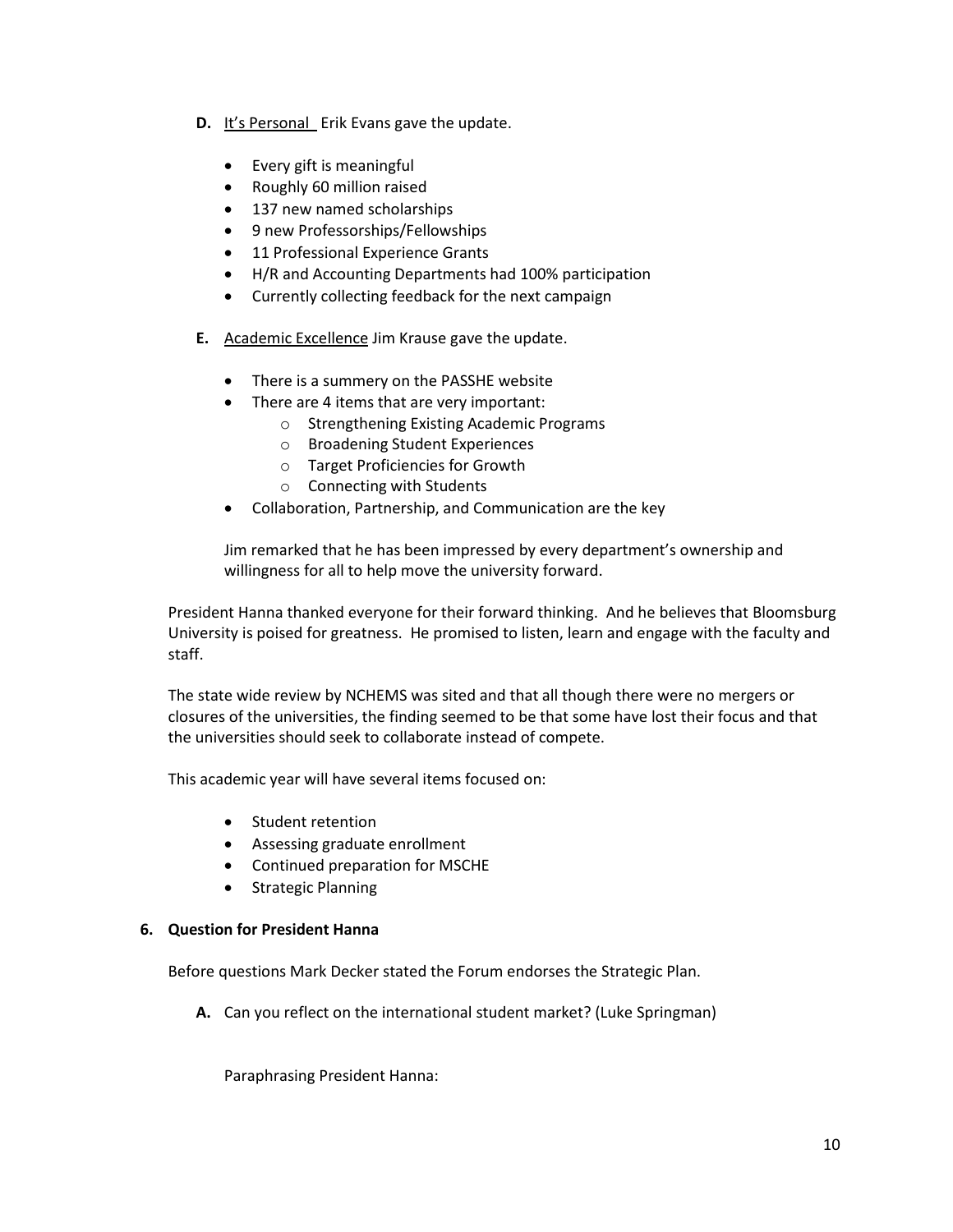This area is very robust. Notwithstanding the immigration issues that are happening in D.C. There are ways for us to do it strategically. And ways for us to do it in a focused way without making them learn to swim on their own. If they come we have to be prepared to serve them. They come with tuition rates that are significantly higher than state systems and most of them come with cash in hand. We must be careful how we do this and also be entrepreneurial about it.

**B.** What is your vision about diversity? (George Agbango)

Paraphrasing President Hanna:

As Tom Fletcher and I talked about rightsizing the Summer Prep Academy we knew we would lose some of the diversity enrollment. How are we sure these diversity/minority students are given every resource they need? We discussed with the Community College of Philadelphia about students coming here after they receive their AA degree.

I have talked with the Provost about doing a Diversity Faculty Initiative through our Frederick Douglas Institute. Diversity is something I am committed too. There is nothing better than a robust diverse campus. However, we have to make sure the needs of those students can be met as well. Instead of taking their tuition dollars and having them drop out a year later with lots of loans and no degree. Together we have to look at the what are the most impactful, emerging, or best practices that we can deploy together to make sure every student, including the precious minority students come here and feel like they belong. That is something we have to do together.

**C.** What is the retention of the ACT 101 students up to a Bachelor degree? ( A. Van Rythoven)

Jim Krause said 33% 6-year graduation rate for Act 101 and approximately 50% 6-year graduation rate for other summer admits.

**D.** What is your view on how we are making a transition to new clientele and online courses? (Amit Arora)

Paraphrasing President Hanna:

With the adult market convenience is the number one priority for that market in order to enroll at the university. If we say this is critical we have to take the right steps and be prepared to serve them just as if they are on campus.

**E.** Are we looking at ways for students to learn new technology?(Amit Arora)

Paraphrasing President Hanna:

We should be looking at every way that our students get an exemplar education from us whether its onsite, online or blended.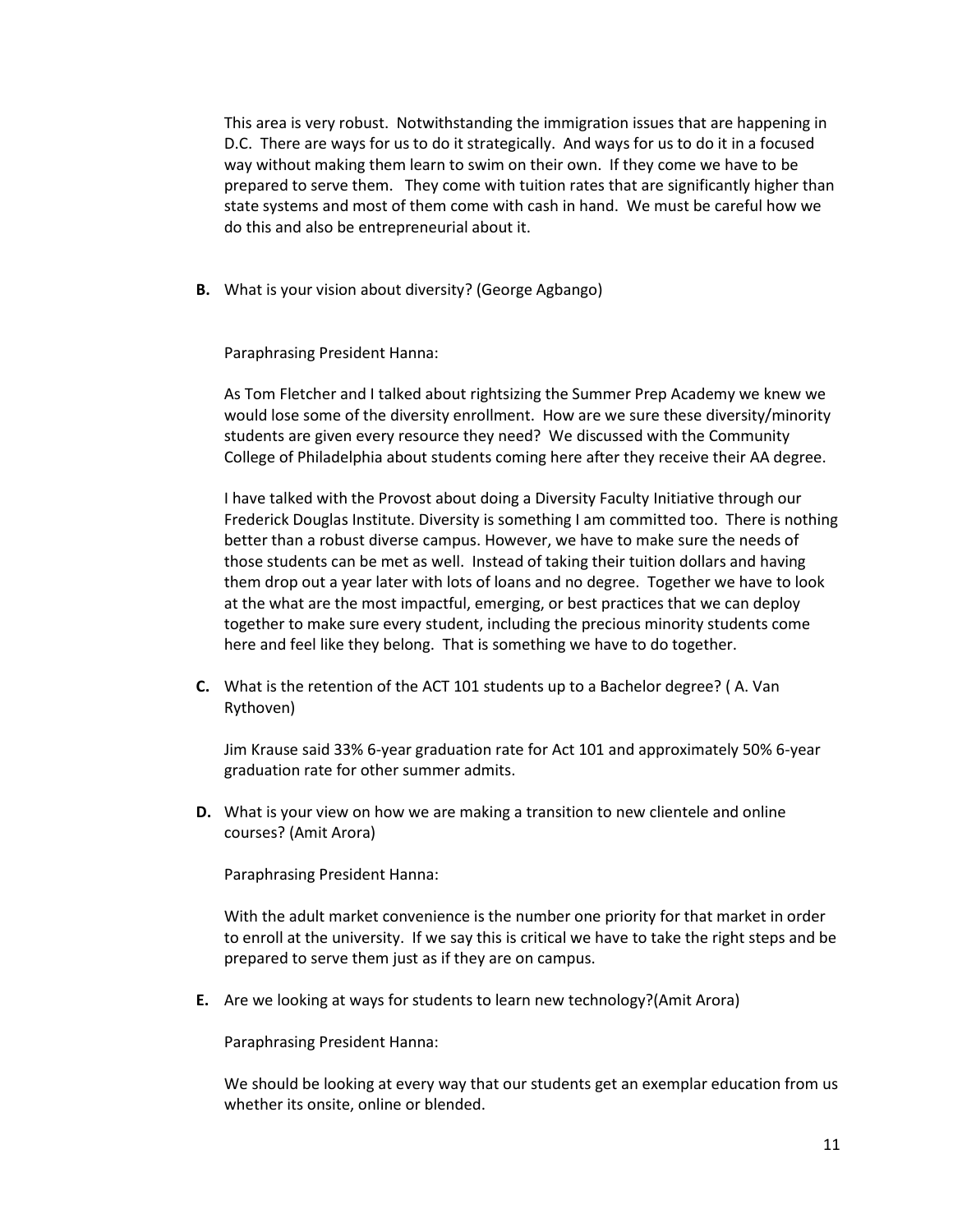**F.** Do you have a timeline/plan for the search for a Provost? (Bill Hudon)

Paraphrasing President Hanna:

The search will commence either this fall or fall of 2018. There are conversations going on about what we can do together as a university by keeping Dr. Krause on one year beyond so we have some stability. I want to spend this spring putting together the conversation about Strategic Planning that will guide this institution. If we are in the middle of a search we will be incredibly busy with the candidate.

**7. Adjournment:** The meeting was adjourned at 4:38 PM by Mark Decker.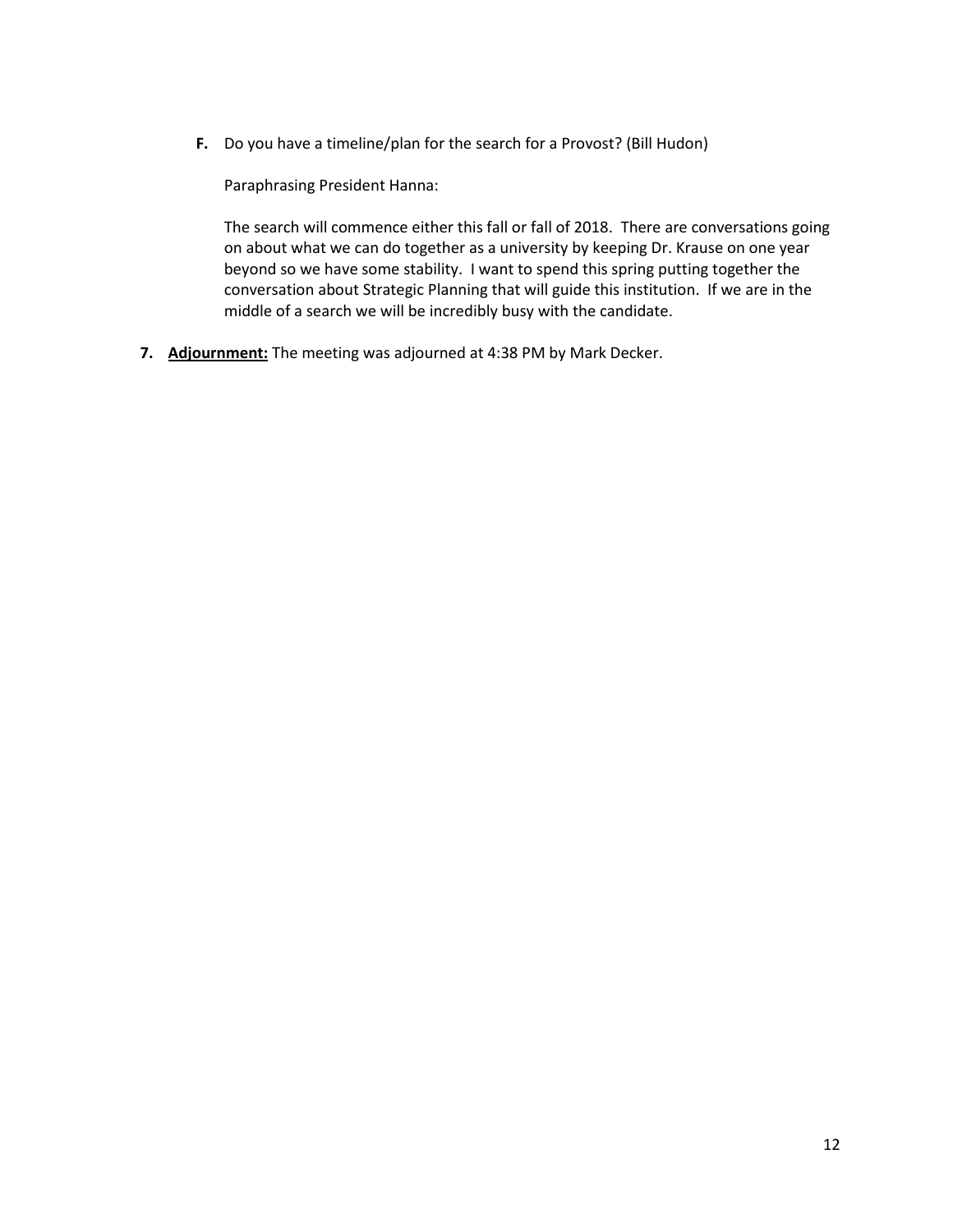# <span id="page-12-0"></span>Minutes of the Forum Meeting of Wednesday, October 25, 2017

Mark Decker called the meeting to order on October 25, 2017 at 3:00 PM in KUB Multipurpose 345B.

**Present:** John Riley, Mark Decker, Jeanne Dayhoff, Bill Hudon, Mark Bauman, Cassandra Sachar, A. Blair Staley, Joyce Bielen, Michael McFarland, Greg Zimmerman, Elizabeth Petre, Adrian Van Rythoven, Luke Haile, Lijuan Sun, Amit Arora, Michael Coffta, Dennis Frohlich, Mindi Miller, Jessica Heid, George Agbango, Angela Crossley, Dan Knorr, Fan Jiang, Robert Moschgat, Jennifer Raup, Tom Fletcher, Julie Butwin, Tina Entzminger, Angela La Valley, Mark Tapsak, Aimee Wenta, Lynn Hummel

# **1. Approval of the Agenda of October 25, 2017**

A motion to approve the Agenda was made by George Agbango; John Riley seconded.

#### **The agenda were approved by acclimation.**

**2. Approval of the Minutes of September 27, 2017** A motion to approve the Minutes was made by Mike Coffta; seconded by John Riley.

#### **The minutes were approved by acclimation.**

#### **3. Reports by standing committees:**

**a. BUCC**:

John Riley reported that BUCC met on October 4 and October 18. The last meeting was an open session. At the October 4 meeting items included revised Bylaws, first reading of the Transfer Credit Policy. At the October 18 meeting no business was conducted as it was an open meeting. Items discussed included looking at data for priority scheduling, an Information Literacy presentation from the Library, retroactive GEP's discussion, a DAWN briefing on alcohol and Interdisciplinary Courses.

### **b. General Administration Committee:**

Jerry Reed reported the committee had not met. There are 3 planned meetings where they are planning on doing a Governance review and checking on old policies that need to be updated.

### **c. Planning and Budget:**

Mark Bauman reported that the committee met on October 12. Claudia Thrush gave a report which is out on the S: drive. Tom Fletcher discussed fall 2017 enrollment update and strategies for increasing out of state enrollment.